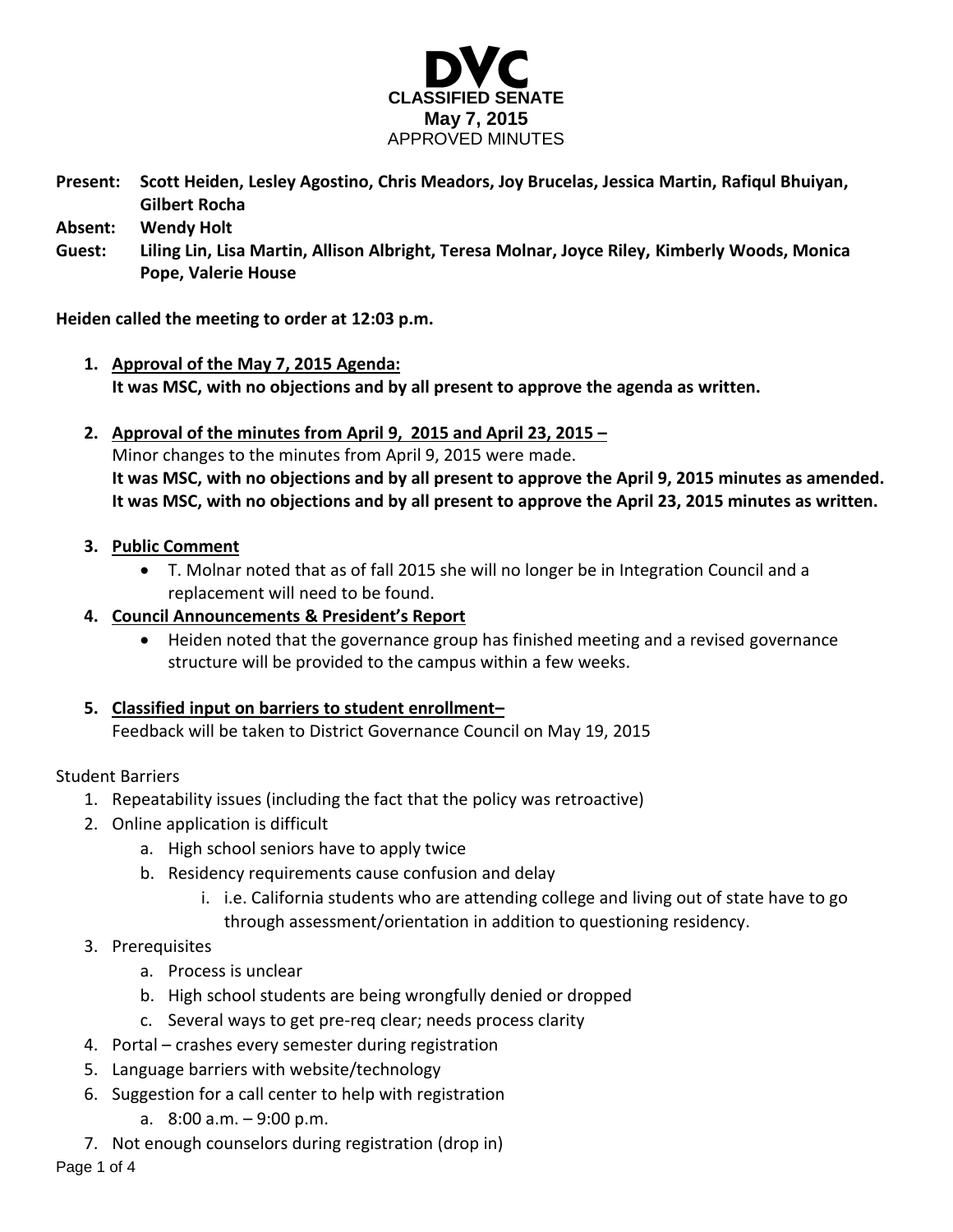

- a. Counselors should be present in assessment center during peak times
- b. Utilize student ambassadors
- 8. Website is outdated and the process for updating is unclear
- 9. "No one answers the phone"
- 10. Students are confused about the wait list process
	- a. Suggestion text alert when wait list status changes
- 11. Designated help desk for counseling issues
	- a. Call center hours "phone drop in"
	- b. Wait time is too long for phone calls
- 12. During registration time phone issues in A&R
	- a. Transferred calls are not answered/students are often hung up on
	- b. Bring back the "back line" that is always available
	- c. Only two lines open for the public; suggested more
	- d. The website directs students to A&R for all questions and they are unable to process all requests
- 13. Application process is lengthy and time-consuming
- 14. Application "expires" and students have to re-enroll
	- a. Example: High school students must enroll first for counseling, then again for classes as a high school graduate.
- 15. Issue with headsets not transferring calls?
- 16. Applications process after students receive online username, there is an assumption that they have applied – Suggested a pop-up
- 17. Provide a FAQ list and who's who in A&R/what their roles are
- 18. Increase professional development for staff so that we may be more knowledgeable about the system works and can help the students.
- 19. Allow paper applications for those students who do not have technology experience (Equity?)
- 20. More support in the enrollment lab
- 21. More open sections for courses the students need

# Keeping Students (retention)

- 1. Web advisor/technology frustrations
- 2. Safety Issues
	- a. More police patrol
	- b. Concerns about homeless and "recycle guys" going into classrooms
	- c. Car theft and break-ins
	- d. Suggested having Chad Wehrmeister come to a meeting to discuss concerns
	- e. Police aides need to be more professional and observant while on duty
- 3. Parking issues
	- a. Students drop on first day if they can't find parking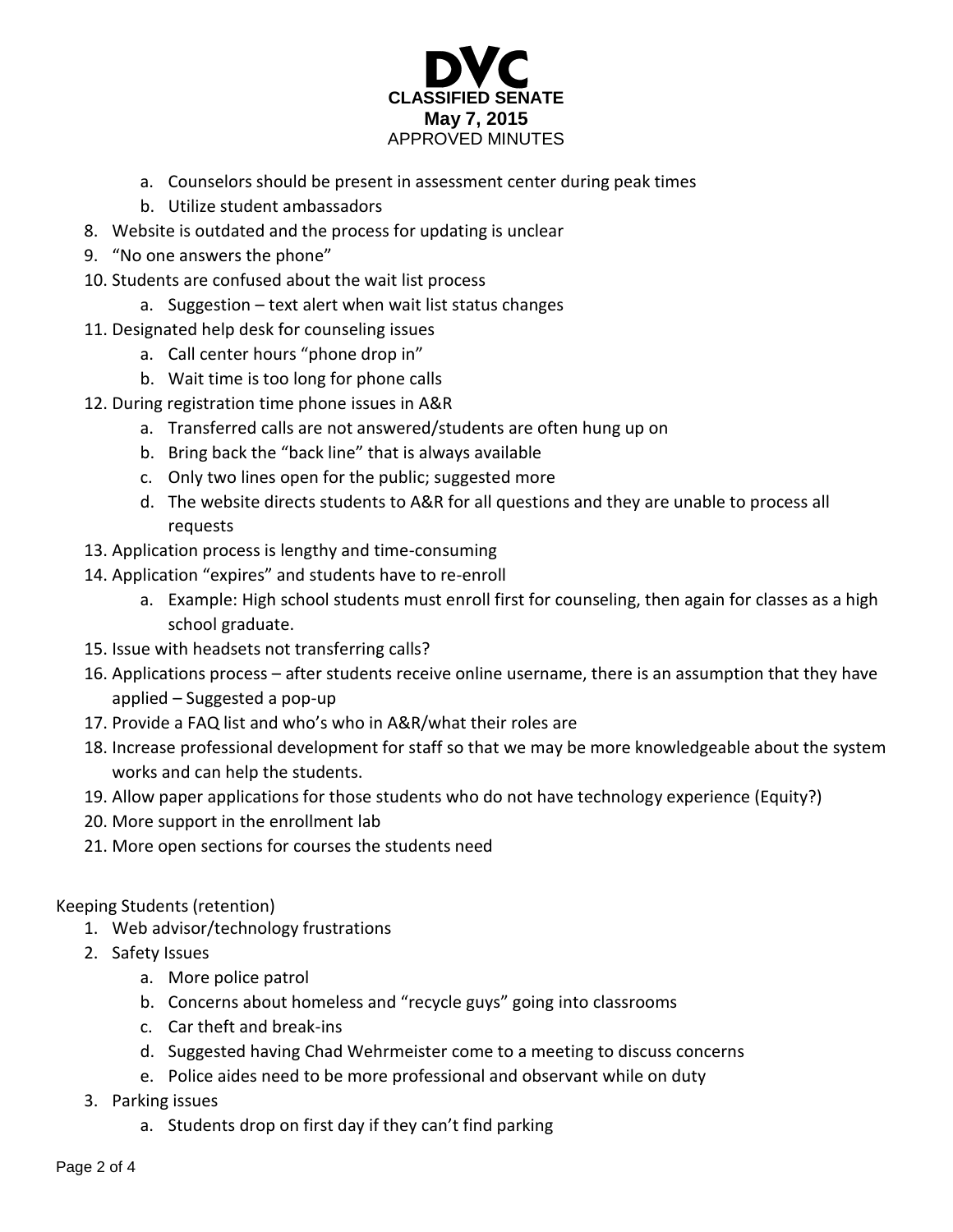

- b. Need more bike racks/ There concern about bike theft
- 4. More student service hours (Fridays?)
- 5. Have counselors in enrollment labs and other student rooms
- 6. Students being bullied or singled out by instructors
- 7. Long lines due to low staffing
- 8. Hold times on the phone are too long
- 9. Barriers with the orientation, assessment, enrollment process
- 10. Enrollment process for "older" students wanting to take community education
	- a. Four year students who want to take a class during their summer break
- 11. Students receive different answers to the same question
- 12. There is currently no training for new hires/no cross-training for current employees
- 13. Suggest a FAQ available for all staff (was noted that FAQ answers change often)
- 14. Office hours not uniform on campus- sometimes not helpful if A&R is open until 7, but the office they refer a student to an office that has closed at 5.
- 15. The course equate process with sister campuses is not an automatic process, creates backlog

Heiden noted that many items were being addressed in Innovation proposals.

# **6. Smoking Policy –**

- The council and senate made many comments/suggestions for the revised policy
	- o There is an inconsistent policy across the district
	- o Policy does not address sidewalks or areas near the children's center
	- o Vape and Vape Pens should be called out individually
	- o Ashtrays should be moved to smoking areas only
	- o More signage (including the website) and an improved campaign to re-educate students of the smoking policy
- Additionally those present felt that the enforcement "relies on the initiative of all college personnel to politely request that smokers comply with college policy…" is not best practice.
	- o Staff should not have to engage students, feel is could be a personal safety issue
	- o It was questioned as to staff should approach students while police services does not.

Agostino made a motion to approve the revised policy with a second from Rocha.

Martin noted that she was uncomfortable with the staff engagement issue and felt the policy should be revised. Agostino rescinded her motion.

Heiden motioned to reject the revised smoking policy and request that additional clarity be provided on the issues noted above.

# **It was MSC, with no objections and by all present to reject the revised DVC smoking policy as written.**